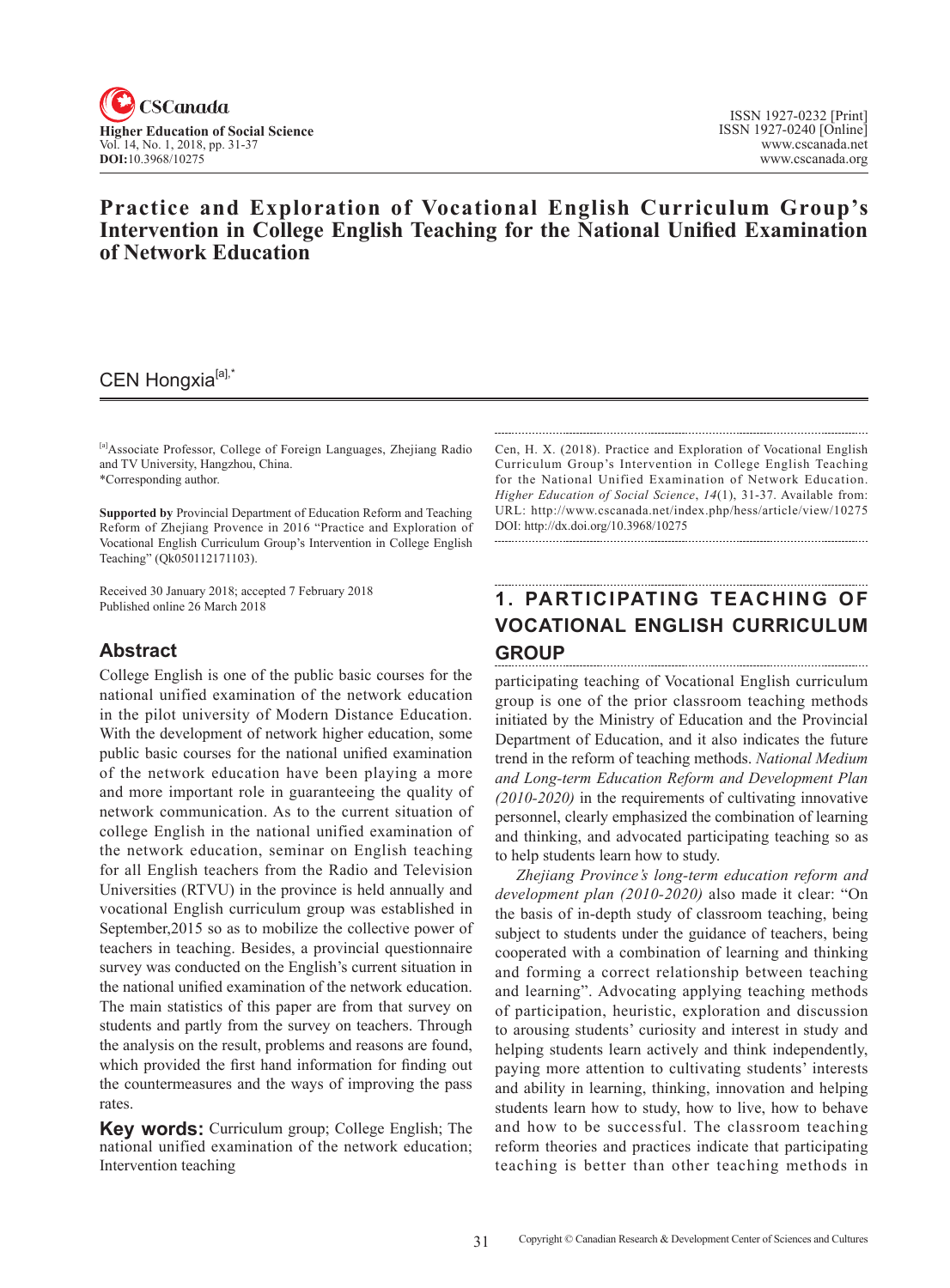students' participation and innovation for its features, open to teaching content, interactive in teaching process, and processive in teaching evaluation. For example, compared with lecture teaching, although more effective in helping students master what they learned well and in the fulfillment of cognitive teaching objectives, it does not change the fact that the students is at the negative position in study process because teacher's tasks are giving knowledge and students are waiting for knowledge still, which is difficult to help students become active and innovative.

# **2. PARTICIPATING TEACHING IS OF GREAT NECESSITY IN IMPROVING SCHOOL TEACHING QUALITY AT SCHOOL**

Zhejiang Radio and Television University attaches great importance to the reform of classroom teaching methods. Since 2009, the application of the teaching quality projects concerning the reform of teaching methods has been conducting many times, which facilitated its classteaching reform. For the present, more and more teachers tend to apply project teaching and research case teaching, which to much degree has improved the quality and efficiency of class-teaching and also has helped the school personnel cultivating be more qualified.

A statistical analysis conducted by the project team on approved teaching method reform project of Zhejiang Radio and Television University found that the projectbased teaching, research-based teaching and case-based teaching are the three main teaching methods relevant to the projects approved by Zhejiang Radio and Television University, accounting for 38%, 22% and 13% of the total amount of projects respectively, as shown in Figure 1. In 2009 and 2010, the school started to lead teachers to carry out research-based and project-based teaching methods, therefore, these two teaching methods got more projects approved. However, according to the quantity and types of projects approved in 2011 and 2012, projects regarding the reform of teaching methods declared by teachers showed a diversity.

## **3. OVERALL SITUATION**

According to the Ministry of education, the undergraduate students under open education enrolling in the fall of 2004 or later must participate in national unified examination of public basic courses organized by the Ministry of education. Since the reform of the question types in 2014, some changes have taken place in the overall situation of the national unified examination of network examination, taking Zhejiang Radio and Television University as an example. The total amount of candidates of the test in April 2015 in Zhejiang Radio and Television University is 6,214, the total number of candidates having participated the test is 5,336, the participating rate is 85.87%, the number of candidates that passed the exam is 4198, the pass rate is 78.67%; in September 2015, it's 5,695, 4,716, 78.86%, 3,719, and 78.86% respectively.

From the pass rates of that two tests, the pass rate of the subject, college English B, is above the national average.

The pass rate is directly relevant to graduate rate of undergraduates in the Network colleges or Universities, and finally it will be an important reference for students whether to apply for them.

The Table 1 shows a comparison of the passing rate of the test in April and September 2015 between Zhejiang Radio and Television University and the whole nation.

### **Table 1 Comparison of the Passing Rate**

| <b>Subject</b>    | Unit                  | Passing rate in April<br>2015 | Passing rate in September<br>2015 |
|-------------------|-----------------------|-------------------------------|-----------------------------------|
| College English B | The whole nation      | 74.74%                        | 73.35%                            |
|                   | Zhejiang TV niversity | 78.67%                        | 78.86%                            |

# **4. A SURVEY OF CANDIDATES FOR THE TEST**

## **4.1 Candidates' Age and Basic Situation**

235 among the investigated 460 candidates think the test has no relation with their present job.

A survey on the students' age and English foundation was conducted. Besides those that can be admitted without examination, students, basically are part-time students.

According to our survey, the students at the age of 20 to 25 accounted for 27.3%, 26 to 30 accounted for 32.5%, 31 to 35 accounted for 26%, over 36 accounted for 14.3%. Thus, the age of undergraduate students in distance education was mainly from 20 to 35 and the average age was about 30. Their grades in the entrance examination were low, English foundation was poor, and especially their vocabulary was poor, about 65% of them were less 2,500 words while the vocabulary requirement of the test was 3,000.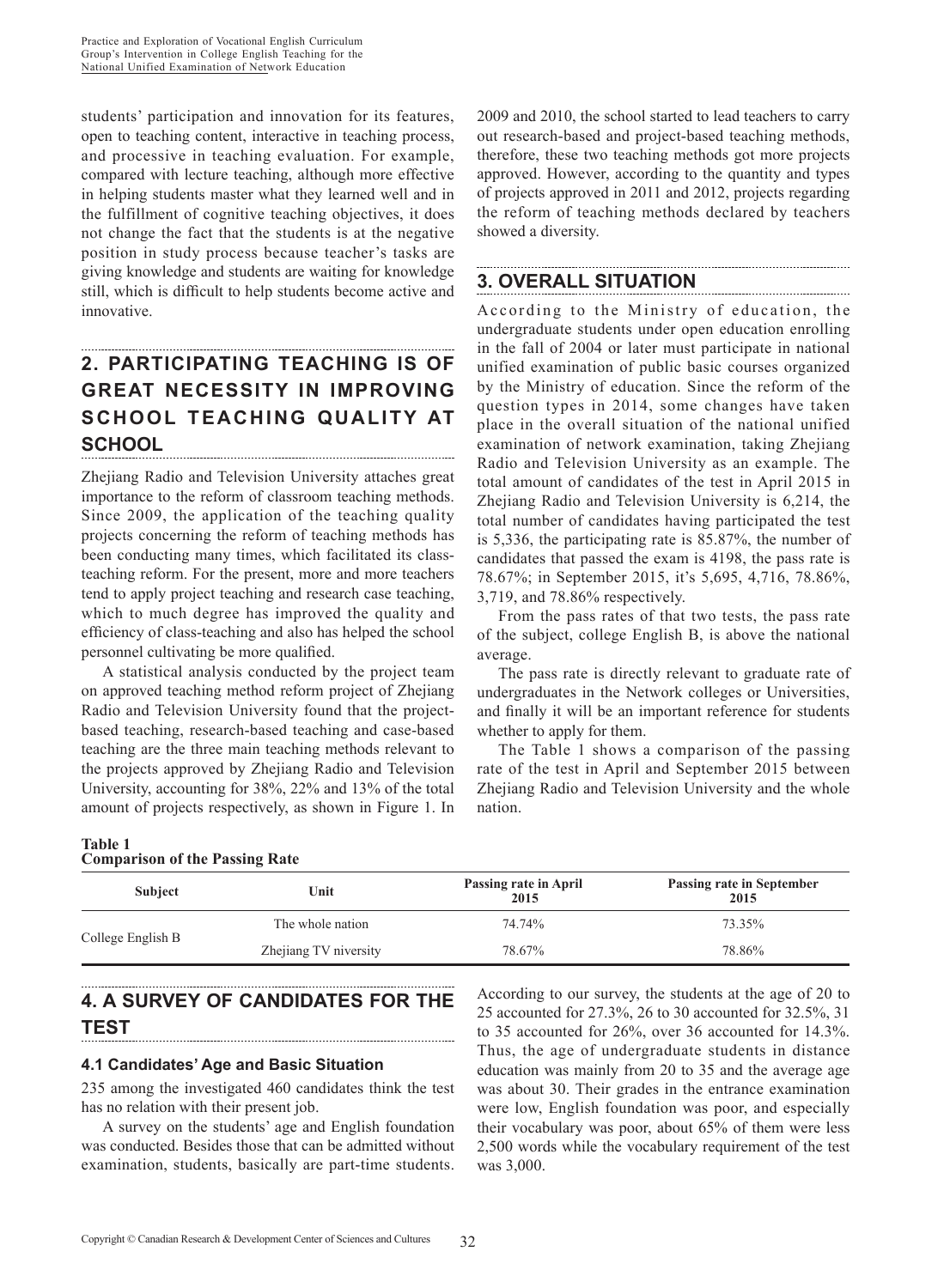

**Figure 1 Correlative Condition Analysis on This Exam and Job**

### **Table 2 Class-Attending investigation**

### **4.2 Students' Attendance and Learning Situation in Face to Face Learning at School**

Investigation of part-time students' attendance rate of face to face learning at school, 15.4% of the students never come, 37.8% rarely come, 18% always come, 28.8% come all the time, which shows that the attendance rate each time is less than 50%.According to our communication with the teacher and other teacher in charge of this exam and this survey, the attendance rate each class is even lower than 45%, even 0% sometimes. The factors for low attendance rate include work, family, but it's more of a personal reason that awareness of class-attending was weak and some also chose to give up because they thought they couldn't understand it even if they attended the class because their knowledge foundation is poor.

| <b>Choices</b> | Subtotal | Proportion |
|----------------|----------|------------|
| 1 hour or less | 232      | 50.43%     |
| 2-3 hours      | 184      | 40%        |
| 4-5 hours      | 8        | 1.74%      |
| 0 hour         | 36       | 7.83%      |
| Effective fill | 460      |            |

Except in the classroom teaching, students spend less time on study in their free time. 50% or more of their study less 1 hour.

# **5. TEACHING SITUATION**

## **5.1 An Investigation on Teaching**

A research for students on "What kind of teaching for teachers would you like?" shows that 41.4% of the students choose to "pay attention to grammar" and 34.3% of them choose to "pay attention to reading". In view of this, adult students' English learning still focused on grammar explanation and reading comprehension training. When being asked "Do you think English teaching now, should focus on textbook-oriented teaching or testoriented teaching?" 7.1% of the students agree with the former, 17.1% of them agree with the latter, and 75.8% of them agree both, which shows for the present students would like teachers to extend some knowledge about the test on the basis of textbook teaching. Briefly, it is "base on the textbook, aim at the test", which set a higher standard for teachers. As a result, passing the test is very important for the part-time students.

## **5.2 A Survey on the Current Situation of Tutoring for the Test in the School of Various Regions**

Survey content: Reference book arrangement of teaching,

teacher's information.

- (a) Survey respondent: Students who participated or will participate in this Examination.
- (b) Survey fields: The college or university where students participated or will participate in this Examination.
- (c) Survey methods: A questionnaire through "SO JUMP".
- (d) Students can fill the questionnaire by entering website or scanning the code in computer or other devices which can connect the internet.
- (e) Questionnaire recovery: 520 in total, including 460 of students, 60 of teachers.



**Figure 2 Survey on the Degree of Satisfaction of Tutoring in Our University**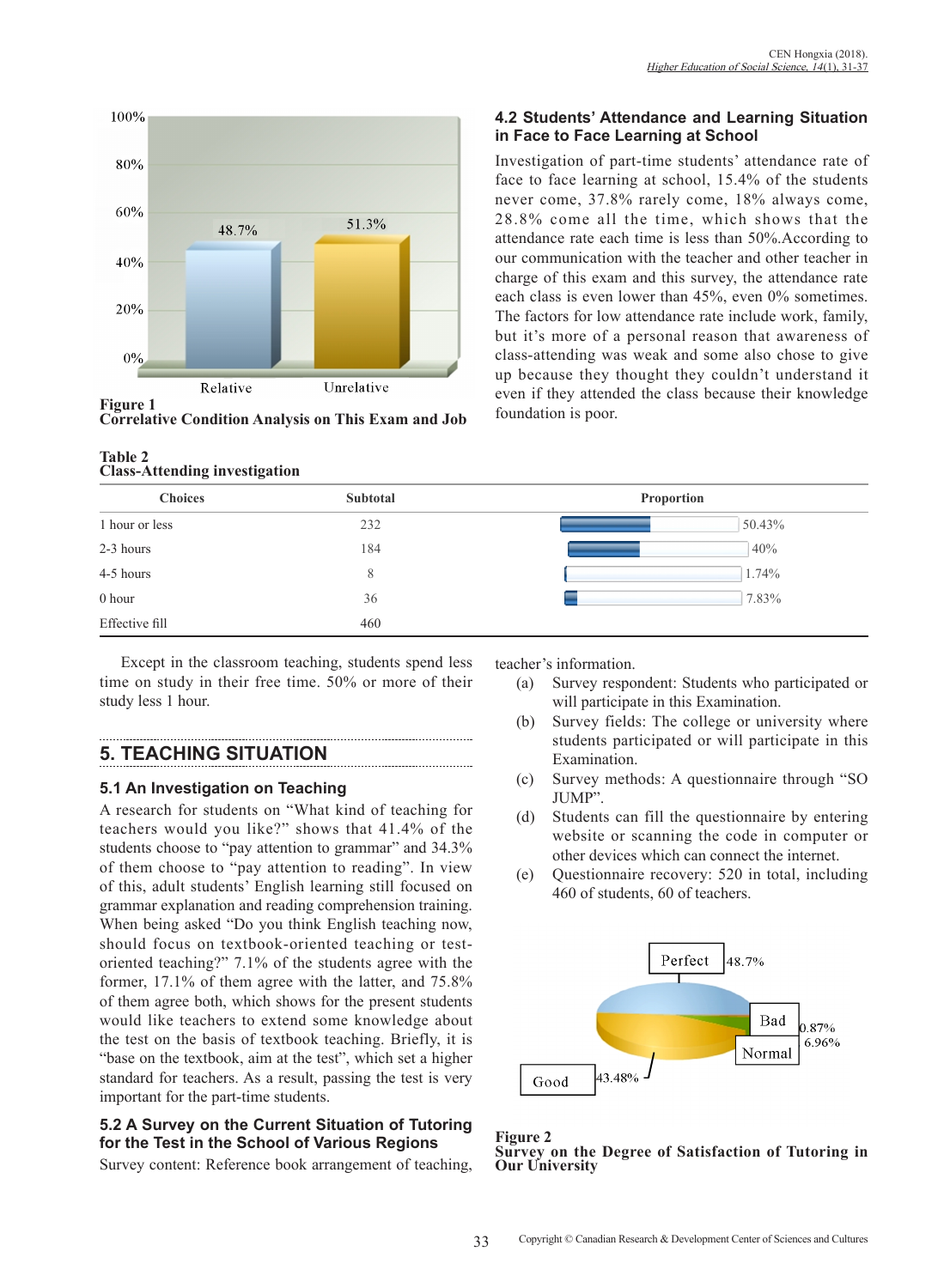As Figure 3 shows, students are most satisfied with the arrangement of teaching hours.



### **Figure 3 A Survey on Arrangement of Teaching Hours**

Only 6.09% of students suppose the teaching hours is scarce and most of the students think the teaching hour is enough.

# **6. THE DIFFICULTY DEGREE OF EACH QUESTION TYPE AFTER REFORM**

Since the November in 2014, the question type of the test has had some changes that there was a new supplement of the original item bank.

According to the feedback of the students, we analyzed students' preparation for the examination in regard tostudents' knowledge of the question type, amounts of the question, and the scores of each question type. As a result, it shows that 34.3% of the students know it well, 51.4% know a little, 14.3% know nothing. Therefore, most of the candidates are not familiar or not familiar enough with the format of the test, which also indicates that we, English teachers, teachers in charge of a class did not finish our work well.

# 100% 77.39% 80% 60% 40% 20% 12.17% 10.43%  $0%$ Difficult A little Easy

**Figure 4 Students' Feedback to Difficulty of the New Question Type** 

As shown in Figure 5, the question types of this test include communicative knowledge, vocabulary and grammar, cloze, reading comprehension, English to Chinese translation and writing. The analysis of various questions shows that students think the most difficult is writing, followed by reading comprehension, cloze, vocabulary and grammar, English to Chinese translation. It's generally considered that communicative knowledge is the simplest.



## **The Difficulty of Each Question Type**

After the reform, the amount of the E-C translation increased. Among all the students surveyed, 58.26% of the students thought the reform was necessary and 41.7% of the students thought it was unnecessary or not working.

#### **Table 3 Necessity Investigation**

| $\cdot$<br>$\sim$ |                 |                   |
|-------------------|-----------------|-------------------|
| <b>Choices</b>    | <b>Subtotal</b> | <b>Proportion</b> |
| Very necessary    | 56              | 12.17%            |
| Necessary         | 212             | 46.09%            |
| Not necessary     | 192             | 41.74%            |
| Effective fill    | 460             |                   |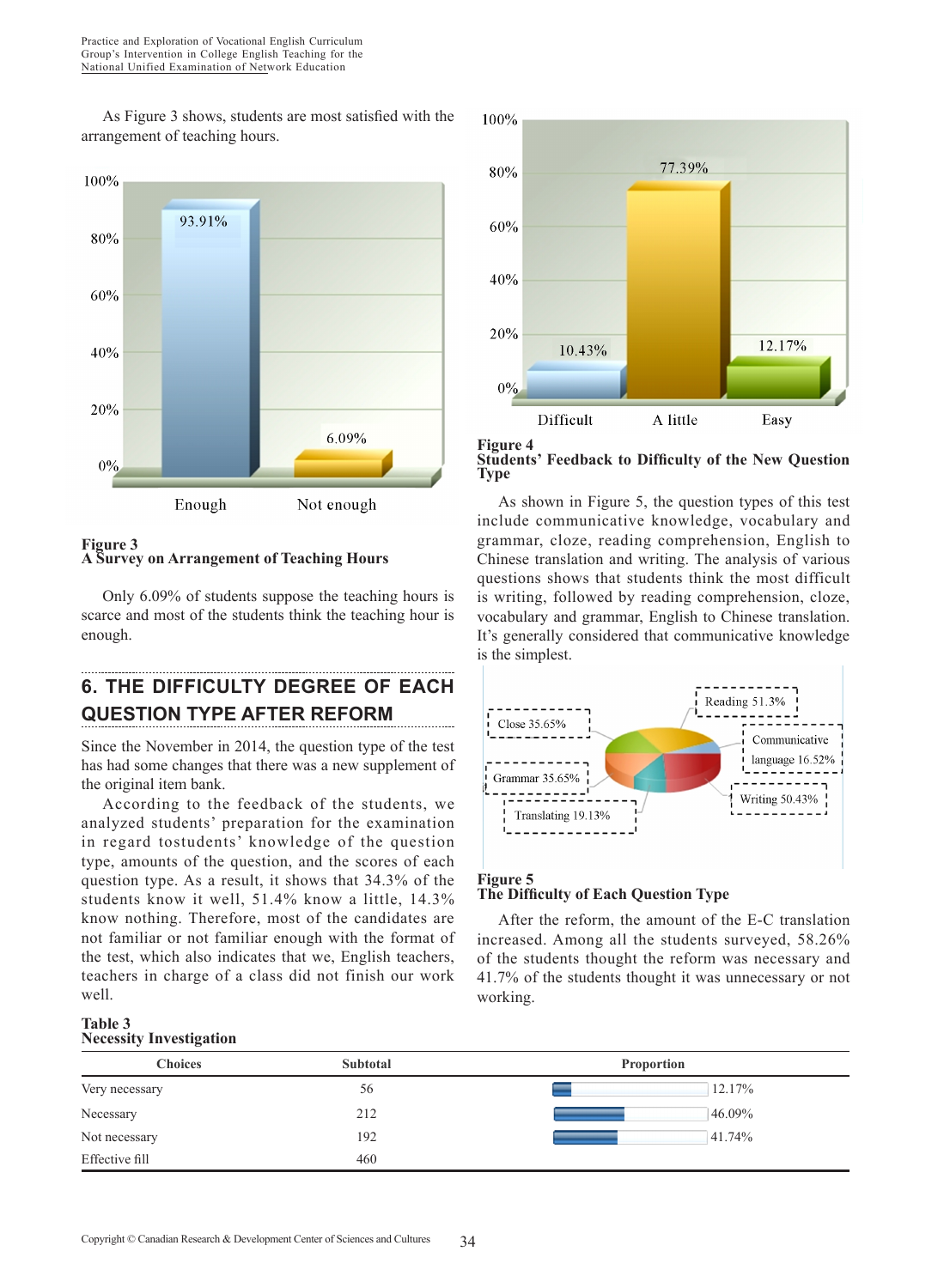As shown in Figure 6, practising in the network examination system is helpful for most students to improve the scores and only 4.35% of the students thought it made no difference. Even though, we have to try our best to meet students' needs and provide more chances for them to practice in the network examination system.



### **Figure 6**

**Whether It Is Helpful to Practice in the Network Examination System?**

# **7 . E F F E C T I V E M E A S U R E S O F IMPROVING THE PASS RATE IN THIS EXAM**

### **7.1 Cultivating Students' Independent Learning Ability and Improving the Initiative of Learning English**

### **7.1.1 Encourage Students to Participate in the Team and Enhance Their Confidence in Learning**

In view of the fact from the survey that it is difficult for students to guarantee the time of attending classroom teaching at school and after-school reading. Therefore, on the process of teaching in distance Education, curriculum group teachers have been emphasizing the importance of English learning to make them read English articles within their ability, watch movies, and give learning tasks by themselves. In addition, teachers always remind them that they will not graduate successfully if they fail to pass this exam to inspire their consciousness that they, instead of teachers are the master of their own study and they should be responsible for themselves, which may be helpful in getting rid of their dependence on teachers, strengthen their self-consciousness of learning, and become active in English learning. Furthermore, teachers always remind students that they are always with them, which may give inspiration to the students.

### **7.1.2 Improving Students' English Learning Strategies Through the Curriculum Group**

First, help students set learning goals, and make a learning plan. Every school should take on different ways such as questionnaire, meeting discussion, telephone, QQ, BBS, e-mail, etc., to have a knowledge of students, help students set learning goals, including general goals, semester goals, month and week goals. Besides, curriculum group team can share related and helpful resources and information in some fields and on this basis, students can work out their own plans according to their different learning conditions and abilities, choose appropriate methods for study, and arrange the learning content properly.

Second, to help students improve their self-monitoring ability through the curriculum group team. Curriculum group helps students strengthen the guidance and have conscious self-monitoring of their own learning plan, content, progress, methods and efficiency. Through this, students can have a clear recording of their study and their reflection to adapt to the distance education, form good learning habits and improve learning bit by bit, reflect on the learning process, in order to adapt to the distance education, and gradually form a good habit of learning, improve their ability in English learning by themself.

Third, to help students have a correct and objective evaluation of their own study. The province's occupational English curriculum group consisted of English teachers and teachers who are in charge of this exam, which provided a better access for teachers to students' strengths and weaknesses and also for students to their own progresses and drawbacks in their learning process. Consequently, when a unit is finished, students can have a good awareness of their learning efficiency and have a good analysis and self-evaluation through the unit test.

Fourth, through regular discussion, curriculum group get to know that their teaching should focus on the exam outline and the knowledge students considered difficult with a combination of teaching tasks and content to have a detail description of learning strategies in vocabulary, grammar learning, reading comprehension, translation, writing, communication and etc. Meanwhile, teachers can help students to study independently and actively.

Fifth, teachers should also be good at communicating with students through QQ, e-mail, short sessions, text messages, telephone, etc. so as to help students exchange learning experience, relax, regulate nervousness, overcome loneliness and anxiety, and improve their ability to communicate with others.

### **7.2 Enhance the Teaching Management and Improve English Teaching Quality**

### **7.2.1 Emphasizing English Teacher's Conscience, Enhancing Team Cooperation, Transforming Teaching Concept, and Improving Teaching Quality**

In modern distance education, teachers shoulders the responsibility of facilitating and guiding student's study.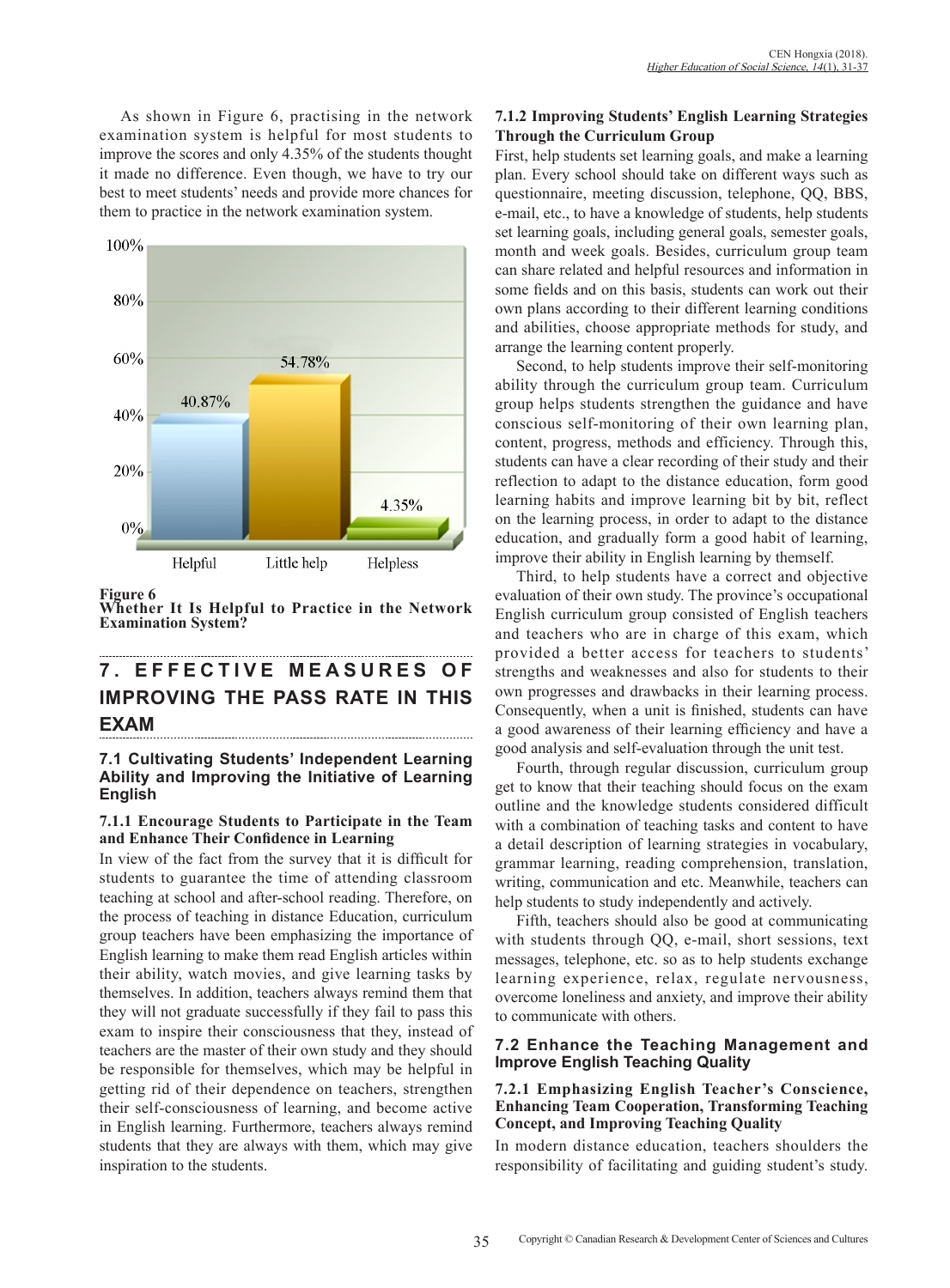The quality of teachers who are in charge of the exam in the pilot school also has a great influence on the passing rate of the test. Those qualities are showed in teaching, application of modern information technology, knowledge in modern distance education theory. Emphasizing English teacher's improvement in those aspects is helpful to improve teacher's teaching level, internet teaching quality and the pass rate. Through team cooperation, an obvious improvement in teacher's personal quality is achieved.

Currently, 60% of English teachers in fundamental are only responsible for English tutoring and not too much involved in the network examination management. The curriculum group and communication within it are helpful for local English teacher's complete participation and understanding over the whole process of teaching, tutoring, and this exam. Teachers should change the teaching concepts, transforming "teaching" to "guiding, facilitating, checking, and evaluating" correctly handle the relationship between their role and studentcentered independent study, guide students how to learn independently and how to carry out cooperative learning, guide students to use learning strategies, help them solve difficult problems in their study and in the exam preparation, help them to set up learning confidence, facilitate them to finish their learning tasks on time and check their learning process, evaluate and analyze their learning effectiveness, and give them full support and some suggestions.

## **7.2.2 Enhancing Teaching Process, and Ensuring Student's Attendance**

In order to improve the pass rate, paying attention to the teaching process and time guarantee is necessary. Even if the main participants of this test are students, the study efficiency and understanding of the knowledge can't be guaranteed by themself for lacking of independent study consciousness. Therefore, classroom teaching at school is still an important part of learning. To strengthen the teaching process is to grasp the normal classroom teaching. Emphasizing teaching process is having a good management of classroom teaching and carrying out this part completely. Unified preparation materials and unified teaching materials for all curriculum groups are good for teacher's communication and growth.

## **7.3 Strengthen the Centralized Tutoring and Practice and Improve the Test Ability Before the Test**

### **7.3.1 Help Students Set Up Test Confidence, Analyse the Test and Themselves Correctly, and Make Review Plan**

According to the result that 77% of the students thought English in this test is very difficult, the teachers in every test point should first help students set up confidence that they can pass the test through their own efforts. Confidence is the base of a good review. Second, teachers

should help students to have all-round knowledge of the purpose, question types, amounts of questions, time arrangement of the test, testing environment and other related information. Third, teachers can help students analyse their own strengths and weaknesses and then to make them have a specific training to overcome their weaknesses one by one. Finally, teachers can help students to make a proper and practical review plan according to their situation and have a regular review.

### **7.3.2 Strengthening Students' Mastery of Problem Solving Skills and Cultivating Correct Methods for the Test**

Having a true understanding of some problem solving skills can help students save time, improve efficiency, and increase the correctness of their answer. The questionnaire survey showed that it was common to have a professional training before the test but there was a lacking in the training concerning the basic skills of answering questions. For example, in situational dialogue part, students can get the answer by comparing its consistency or by exclusion method. As to answer sequence, students can do it from easy to difficult. As to multiple choice questions, it is a must to choose an answer by guessing or other methods.

## **7.3.3 Emphasizing the Tutoring of Review Materials**

Teachers should carefully study the tested papers, find the difficult points and key points, conclude the testing strategies, combine the classroom teaching at school, and enhancing the pertinence of the review materials. When in finding the rare teaching resources, working together like the curriculum group is more effective than doing that alone. Through the participation of curriculum group, review materials are more perfect and all-round. One month before the test, teachers should collect many materials such as *College English B for national unified network examination* and *College English (Revised in 2010) for the public courses of the national unified network examination* to have a detailed explanation to help consolidate student's knowledge in grammar and vocabulary. Besides, more attention should be paid to write training and practice.

### **7.3.4 Enhancing Simulation Training Before the Exam** Through simulation training, students can learn to apply the problem-solving skills to practise and improve the ability for testing. 94% of the students thought that practising in the network testing system is helpful or very helpful to improve their scores. As for the students who have the access to this website, they can also practise at home. Through pertinent practice and training and communication with teachers and other students, students can consolidate what they learned better and can also have a test of their ability so that they can find their weaknesses and have specific review with the help of teacher's explanation and their own summary to improve their effectiveness and scores quickly.